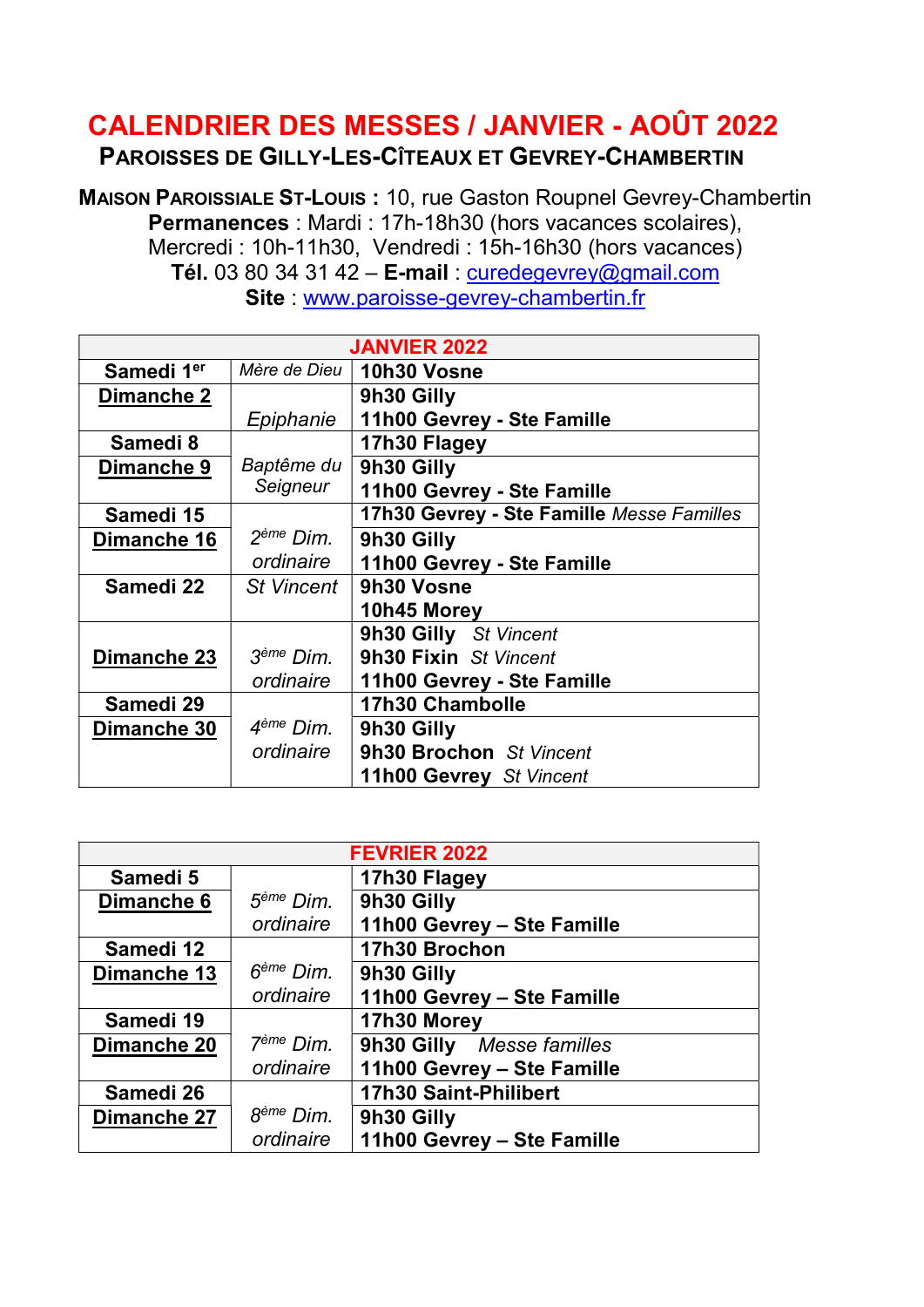| <b>MARS 2022</b>      |                       |                             |
|-----------------------|-----------------------|-----------------------------|
| Mercredi <sub>2</sub> |                       | 19h00 Gilly                 |
|                       | Cendres               | 19h00 Gevrey - Ste Famille  |
| Samedi 5              |                       | 17h30 Vosne                 |
| Dimanche 6            | $1er$ Dim.            | 9h30 Gilly                  |
|                       | de carême             | 11h00 Gevrey                |
| Samedi 12             |                       | 17h30 Fixin                 |
| Dimanche 13           | 2 <sup>ème</sup> Dim. | 9h30 Gilly                  |
|                       | de carême             | 11h00 Gevrey                |
| Samedi 19             |                       | <b>17h30 Chambolle</b>      |
| Dimanche 20           | 3 <sup>ème</sup> Dim. | 9h30 Gilly                  |
|                       | de carême             | 11h00 Gevrey Messe Familles |
| Samedi 26             |                       | 17h30 Chamboeuf             |
| Dimanche 27           | 4 <sup>ème</sup> Dim. | 9h30 Gilly                  |
|                       | de carême             | 11h00 Gevrey                |

| <b>AVRIL 2022</b>   |                       |                                          |
|---------------------|-----------------------|------------------------------------------|
| Samedi <sub>2</sub> |                       | <b>17h30 Villebichot</b>                 |
| Dimanche 3          | 5 <sup>ème</sup> Dim. | 9h30 Gilly                               |
|                     | de carême             | 11h00 Gevrey                             |
| Samedi 9            |                       | 17h30 Gevrey - Ste Famille               |
|                     | <b>Rameaux</b>        | 17h30 Morey                              |
| Dimanche 10         |                       | 9h30 Gilly                               |
|                     |                       | 11h00 Gevrey                             |
| Jeudi 14            | Jeudi                 | 19h00 Gilly                              |
|                     | <b>Saint</b>          | 19h00 Gevrey                             |
| Vendredi 15         | Vendredi              | 19h00 Gilly                              |
|                     | <b>Saint</b>          | 19h00 Gevrey                             |
| Samedi 16           | <b>NUIT DE</b>        | 21h00 Gilly Veillée Pascale              |
|                     | <b>PÂQUES</b>         |                                          |
| Dimanche 17         | <b>PÂQUES</b>         | 10h30 Gilly                              |
|                     |                       | 11h00 Gevrey                             |
| Lundi 18            | <b>LUNDI DE</b>       | 10h30 Saint-Philibert (pèlerinage)       |
|                     | <b>PÂQUES</b>         | (rendez-vous à la source à 10h)          |
| Samedi 23           |                       | 18h00 Brochon Souvenir de la déportation |
| Dimanche 24         | 2 <sup>ème</sup> Dim. | 9h30 Gevrey                              |
|                     | de Pâques             | 11h00 Gilly                              |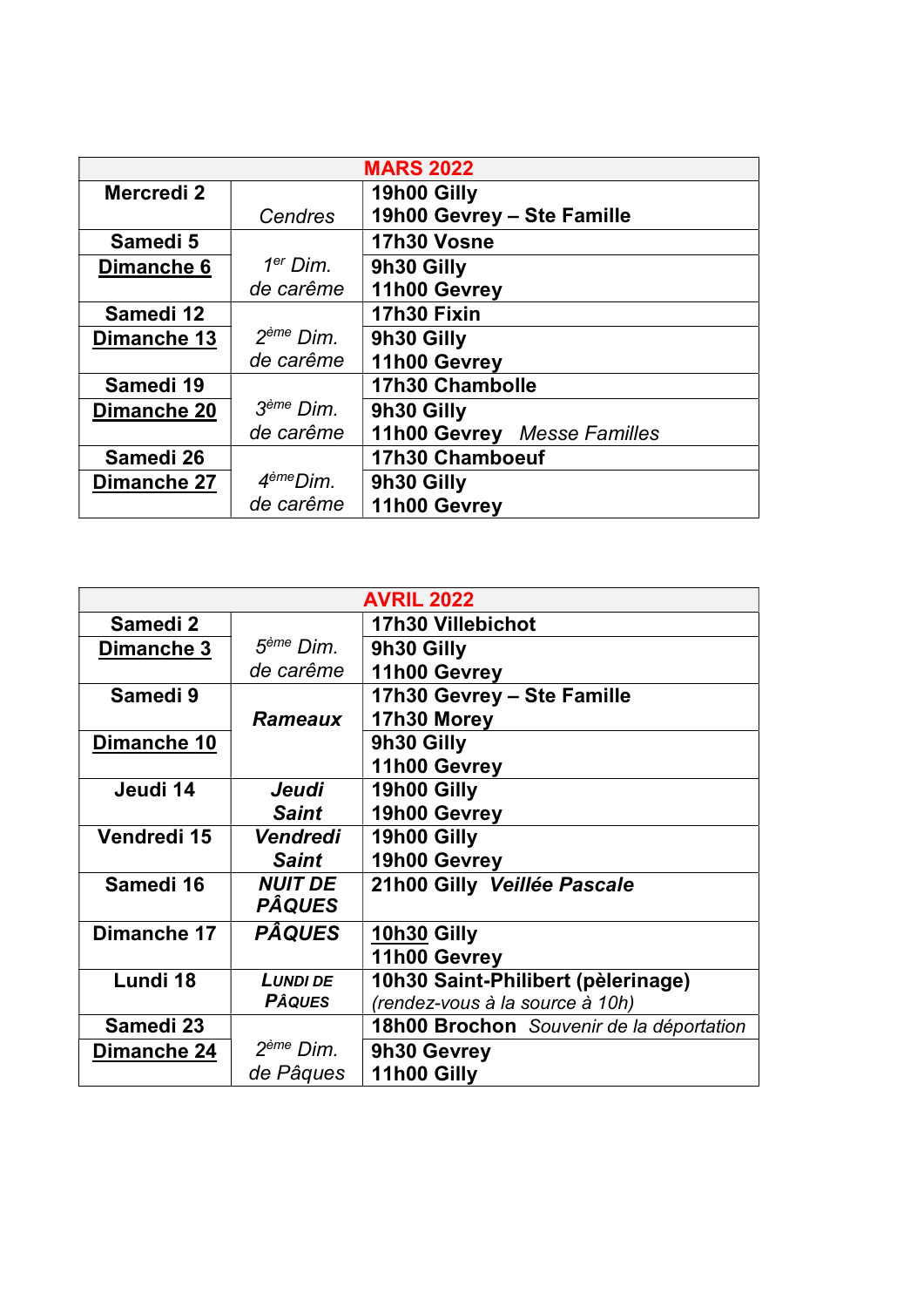## Passage aux horaires d'été (de Pâques jusqu'à la Toussaint) :

- Messe anticipée du Dimanche : samedi 18h00
- Messes du Dimanche : Gevrey 9h30 et Gilly 11h

|                          |                       | <b>MAI 2022</b>                         |
|--------------------------|-----------------------|-----------------------------------------|
| Samedi 30 av.            |                       | 18h00 Chamboeuf                         |
|                          | 3 <sup>ème</sup> Dim. | 18h00 Flagey<br>lancement mois de Marie |
| Dimanche 1 <sup>er</sup> | de Pâques             | 9h30 Gevrey                             |
|                          |                       | 11h00 Gilly                             |
| Samedi 7                 |                       | 18h00 Vosne                             |
| Dimanche 8               | 4 <sup>ème</sup> Dim. | 9h30 Gevrey                             |
|                          | de Pâques             | 11h00 Gilly                             |
| Samedi 14                |                       | 18h00 Fixin                             |
| Dimanche 15              | 5 <sup>ème</sup> Dim. | 9h30 Gevrey                             |
|                          | de Pâques             | 11h00 Gilly Messe Familles              |
| Samedi 21                |                       | <b>18h00 Chambolle</b>                  |
| Dimanche 22              | 6 <sup>ème</sup> Dim. | 9h30 Gevrey                             |
|                          | de Pâques             | 11h00 Gilly                             |
|                          |                       | 9h30 Gevrey                             |
| Jeudi 26                 | Ascension             | 11h00 Gilly                             |
| Samedi 28                |                       | <b>18h00 Saint-Philibert</b>            |
| Dimanche 29              | 7 <sup>ème</sup> Dim. | 9h30 Gevrey                             |
|                          | de Pâques             | 11h00 Gilly St Germain                  |

| <b>JUIN 2022</b> |                        |                                        |
|------------------|------------------------|----------------------------------------|
| Samedi 4         |                        | <b>18h00 Saint-Nicolas</b>             |
| Dimanche 5       | Pentecôte              | 9h30 Gevrey                            |
|                  |                        | 11h00 Gilly                            |
| Samedi 11        |                        | 18h00 Brochon                          |
| Dimanche 12      | <b>Sainte</b>          | 9h30 Gevrey                            |
|                  | Trinité                | 11h00 Gilly                            |
| Samedi 18        | Saint-                 | <b>18h00 Villebichot</b>               |
| Dimanche 19      | <b>Sacrement</b>       | 10h30 Gevrey - St Louis Messe Familles |
| Samedi 25        |                        | 18h00 Gevrey - Ste Famille             |
| Dimanche 26      | 13 <sup>ème</sup> Dim. | 9h30 Gevrey                            |
|                  | ordinaire              | 11h00 Gilly                            |